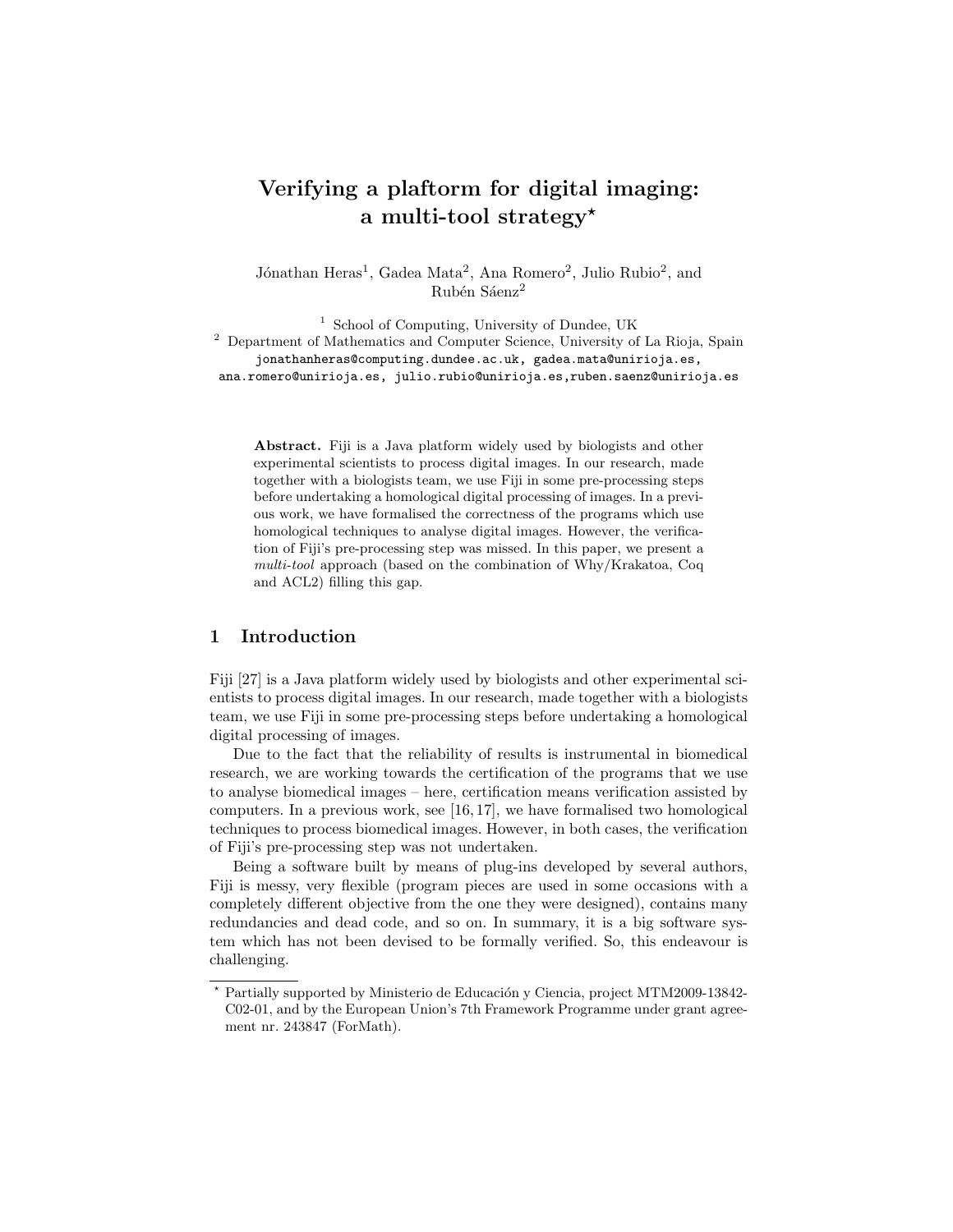There are several approaches to verify Java code; for instance, proving the correctness of the associated Java bytecode, see [\[22\]](#page-15-3). In this paper, we use Krakatoa [\[11\]](#page-15-4) to specify and prove the correctness of Fiji/Java programs. This experience allows us to evaluate both the verification of production Fiji/Java code, and the Krakatoa tool itself in an unprepared scenario.

Krakatoa uses some automated theorem provers (as Alt-Ergo [\[5\]](#page-14-0) or CVC3 [\[3\]](#page-14-1)) to discharge the proof obligations generated by means of the Why tool [\[11\]](#page-15-4). When a proof obligation cannot be solved by means of the automated provers, the corresponding statement is generated in Coq [\[9\]](#page-15-5). Then, the user can try to prove the missing property by interacting with this proof assistant.

In this picture, we add the ACL2 theorem prover [\[20\]](#page-15-6). ACL2 is an automated theorem prover but more powerful than others. In many aspects, working with ACL2 is more similar to interactive provers than to automated ones, see [\[20\]](#page-15-6). Instead of integrating ACL2 in the architecture of Why/Krakatoa, we have followed another path leaving untouched the Why/Krakatoa code. Our approach reuses a proposal presented in [\[2\]](#page-14-2) to translate first-order Isabelle/HOL theories to ACL2 through an XML specification language called XLL [\[2\]](#page-14-2). We have enhanced our previous tools to translate Coq theories to the XLL language, and then apply the tools developed in [\[2\]](#page-14-2) to obtain ACL2 files. In this way, we can use, unmodified, the Why/Krakatoa framework; the Coq statements are then translated (if needed) to ACL2, where an automated proof is tried; if it succeeds, Coq is only an intermediary specification step; otherwise, both ACL2 or Coq can be interactively used to complete the proof.

The organization of the paper is as follows. The used tools together with our general way of working are briefly presented in Section [2.](#page-1-0) Section [3](#page-4-0) deals with a methodology to "tame" production Fiji code in such a way that it is acceptable for Why/Krakatoa – this method is general enough to be applied to any Java code. Section [4](#page-5-0) describes an example of the kind of specification we faced. The role of ACL2, and the tools to interoperate between Coq and ACL2, are explained in Section [5.](#page-8-0) The exposition style along the paper tries to be clear (without much emphasis on formal aspects), driven by real examples extracted from our programming experience in Fiji; in the same vein, Section [6](#page-10-0) contains a complete example illustrating the actual role of ACL2 in our setting. The paper ends with a conclusions section and the bibliography.

All the programs and examples presented throughout this paper are available at <http://www.computing.dundee.ac.uk/staff/jheras/vpdims/>.

## <span id="page-1-0"></span>2 Context, tools, method

#### 2.1 Context

Fiji [\[27\]](#page-15-0) is a Java program which can be described as a distribution of ImageJ [\[26\]](#page-15-7). These two programs help with the research in life sciences and biomedicine since they are used to process and analyse biomedical images. Fiji and ImageJ are open source projects and their functionality can be expanded by means of either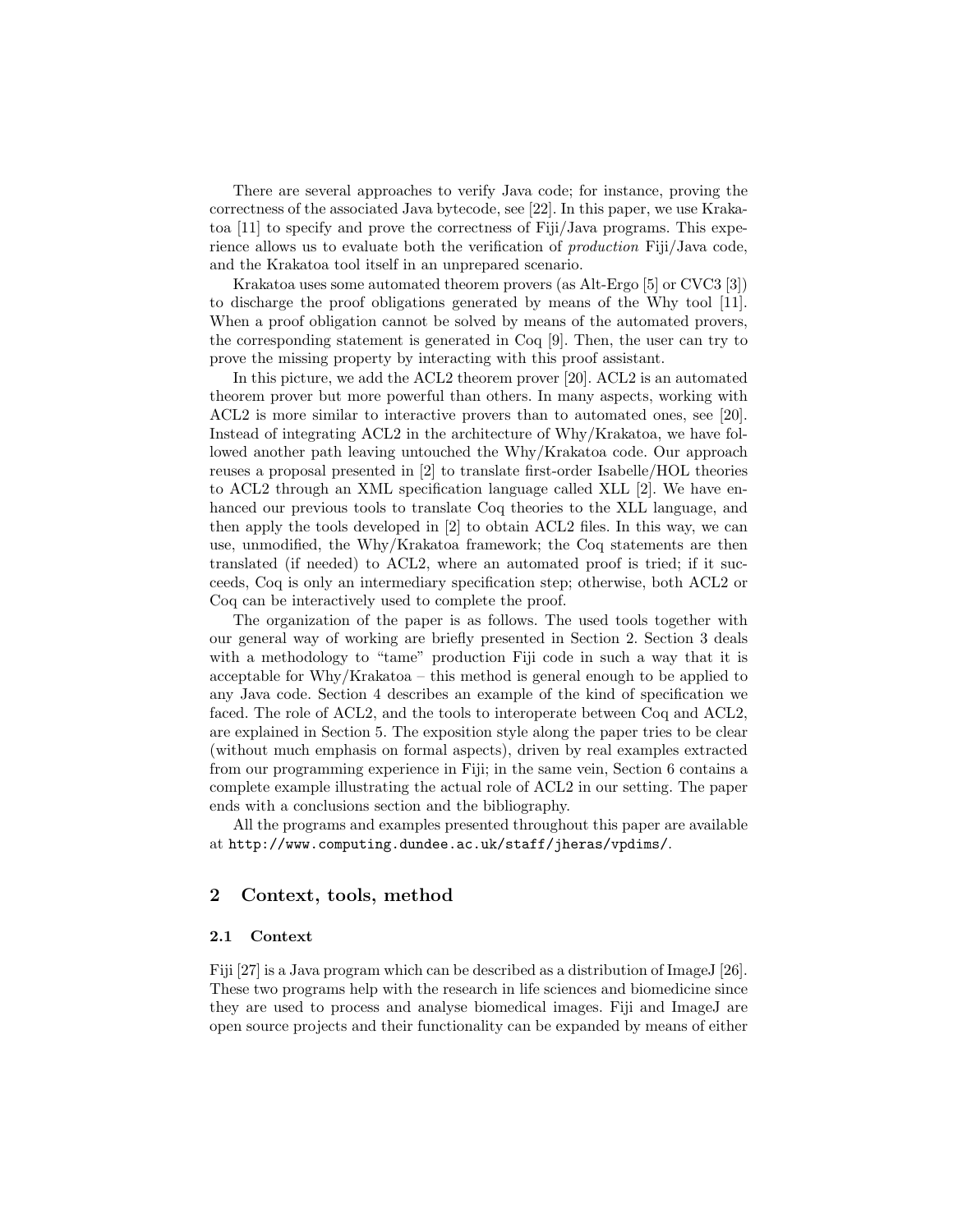a macro scripting language or Java plug-ins. Among the Fiji/ImageJ plug-ins and macros, we can find functionality which allows us to binarise an image via different threshold algorithms, homogenise images through filters such as the "median filter" or obtain the maximum projection of a stack of images.

In the frame of the ForMath European project [\[1\]](#page-14-3), one of the tasks is devoted to the topological aspects of digital image processing. The objective of that consists in formalising enough mathematics to verify programs in the area of biomedical imaging. In collaboration with the biologists team directed by Miguel Morales, two plug-ins for Fiji have been developed (SynapCountJ [\[24\]](#page-15-8) and NeuronPersistentJ [\[23\]](#page-15-9)); these programs are devoted to analyse the effects of some drugs on the neuronal structure. At the end of such analysis, some homological processing is needed (standard homology groups in SynapCountJ and persistent homology in NeuronPersistentJ). As explained in the introduction, we have verified these last steps [\[16,](#page-15-1) [17\]](#page-15-2). But all the pre-processing steps, based on already-built Fiji plug-ins and tools, kept unverified. This is the gap we try to fill now, by using the facilities presented in the sequel.

#### <span id="page-2-0"></span>2.2 Tools

Why/Krakatoa: Specifying and verifying Java code. The Why/Krakatoa tools [\[11\]](#page-15-4) are an environment for proving the correctness of Java programs annotated with JML [\[7\]](#page-14-4) specifications which have been successfully applied in different context, see [\[4\]](#page-14-5). The environment involves three distinct components: the Krakatoa tool, which reads the annotated Java files and produces a representation of the semantics of the Java program into Why's input language; the Why tool, which computes proof obligations (POs) for a core imperative language annotated with pre- and post-conditions, and finally several automated theorem provers which are included in the environment and are used to prove the POs. When some PO cannot be solved by means of the automated provers, corresponding statements are automatically generated in Coq [\[9\]](#page-15-5), so that the user can then try to prove the missing properties in this interactive theorem prover. The POs generation is based on a Weakest Precondition calculus and the validity of all generated POs implies the soundness of the code with respect to the given specification. The Why/Krakatoa tools are available as open source software at <http://krakatoa.lri.fr>.

Coq and ACL2: Interactive theorem proving. Coq  $[9]$  is an interactive proof assistant for constructive higher-order logic based on the Calculus of Inductive Construction. This system provides a formal language to write mathematical definitions, executable algorithms and theorems together with an environment for semi-interactive development of machine-checked proofs. Coq has been successfully used in the formalisation of relevant mathematical results; for instance, the recently proven Feit-Thompson Theorem [\[13\]](#page-15-10).

ACL2 [\[20\]](#page-15-6) is a programming language, a first order logic and an automated theorem prover. Thus, the system constitutes an environment in which algo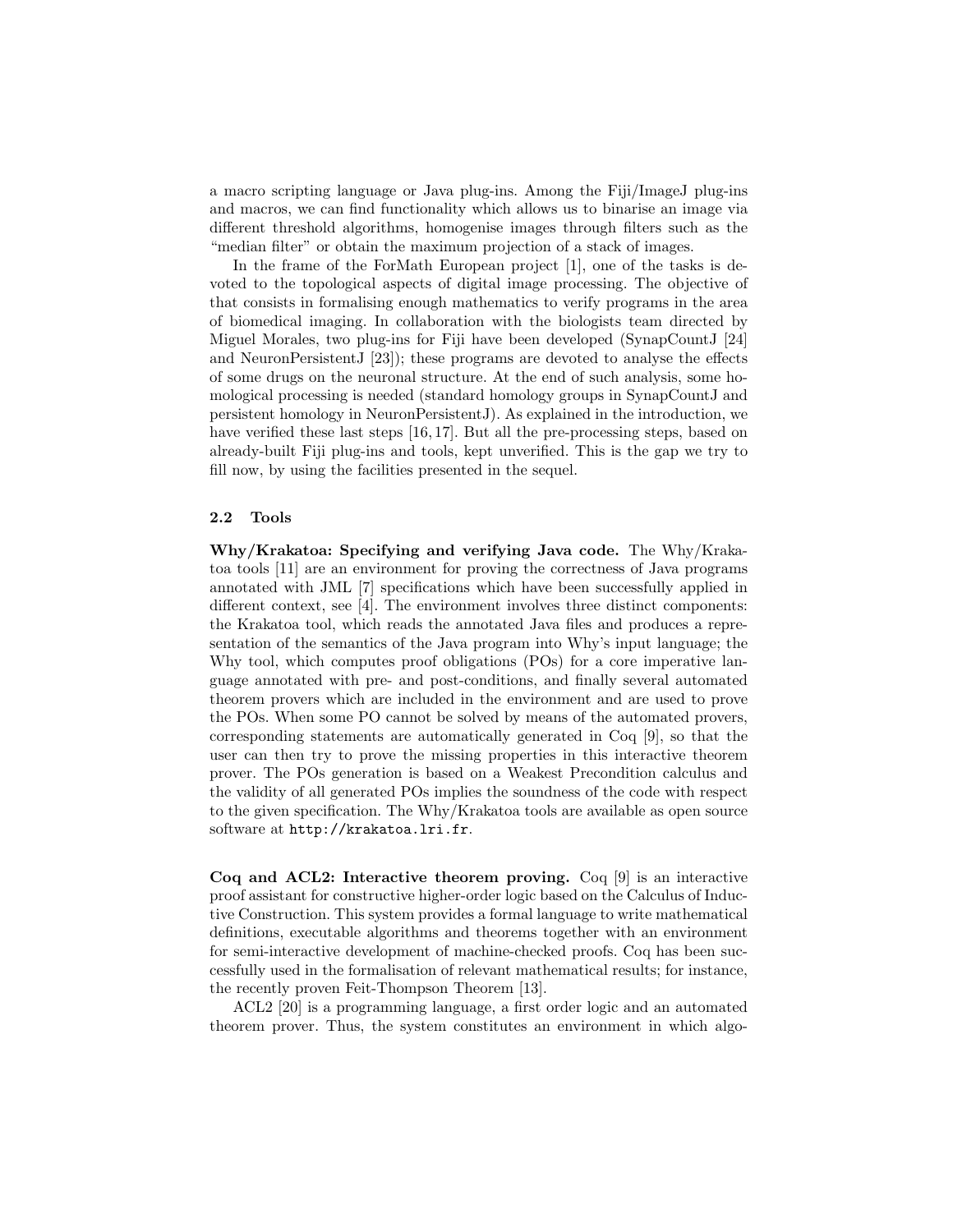rithms can be defined and executed, and their properties can be formally specified and proved with the assistance of a mechanical theorem prover. ACL2 has elements of both interactive and automated provers. ACL2 is automatic in the sense that once started on a problem, it proceeds without human assistance. However, non-trivial results are not usually proved in the first attempt, and the user has to lead the prover to a successful proof providing a set of lemmas, inspired by the failed proof generated by ACL2. This system has been used for a variety of important formal methods projects of industrial and commercial interest [\[15\]](#page-15-11) and for implementing large proofs in mathematics.

#### 2.3 Method

In this section, we present the method that we have applied to verify Fiji code. This process can be split into the following steps.

- 1. Transforming Fiji code into compilable Krakatoa code.
- 2. Specifying Java programs.
- 3. Applying the Why tool.
- 4. If all the proof obligations are discharged automatically by the provers integrated in Krakatoa, stop; the verification has ended.
- 5. Otherwise, study the failed attempts, and consider if they are under-specified; if it is the case, go again to step (2).
- 6. Otherwise, consider the Coq expressions of the still-non-proven statements and transform them to ACL2.
- 7. If all the statements are automatically proved in ACL2, stop; the verification has ended.
- 8. Otherwise, by inspecting the failed ACL2 proofs, decide if other specifications are needed (go to item  $(2)$ ); if it is not the case, decide if the missing proofs should be carried out in Coq or ACL2.

The first step is the most sensitive one, because it is the only point where informal (or, rather, semi-formal) methods are needed. Thus, some unsafe, and manual, code transformation can be required. To minimize this drawback, we apply two strategies:

- First, only well-known transformations are applied; for instance, we eliminate inheritance by "flattening" out the code, but without touching the real behaviour of methods.
- Second, the equivalence between the original code and the transformed one is systematically tested.

Both points together increase the reliability of our approach; a more detailed description of the transformations needed in step (1) are explained in Section [3.](#page-4-0) Step (2) is quite well-understood, and some remarks about this step are provided in Section [4.](#page-5-0) Steps (3)-(6) are mechanized in Krakatoa. The role of ACL2 (steps (6)-(8)) is explained in Section [5](#page-8-0) and, by means of an example, in Section [6.](#page-10-0)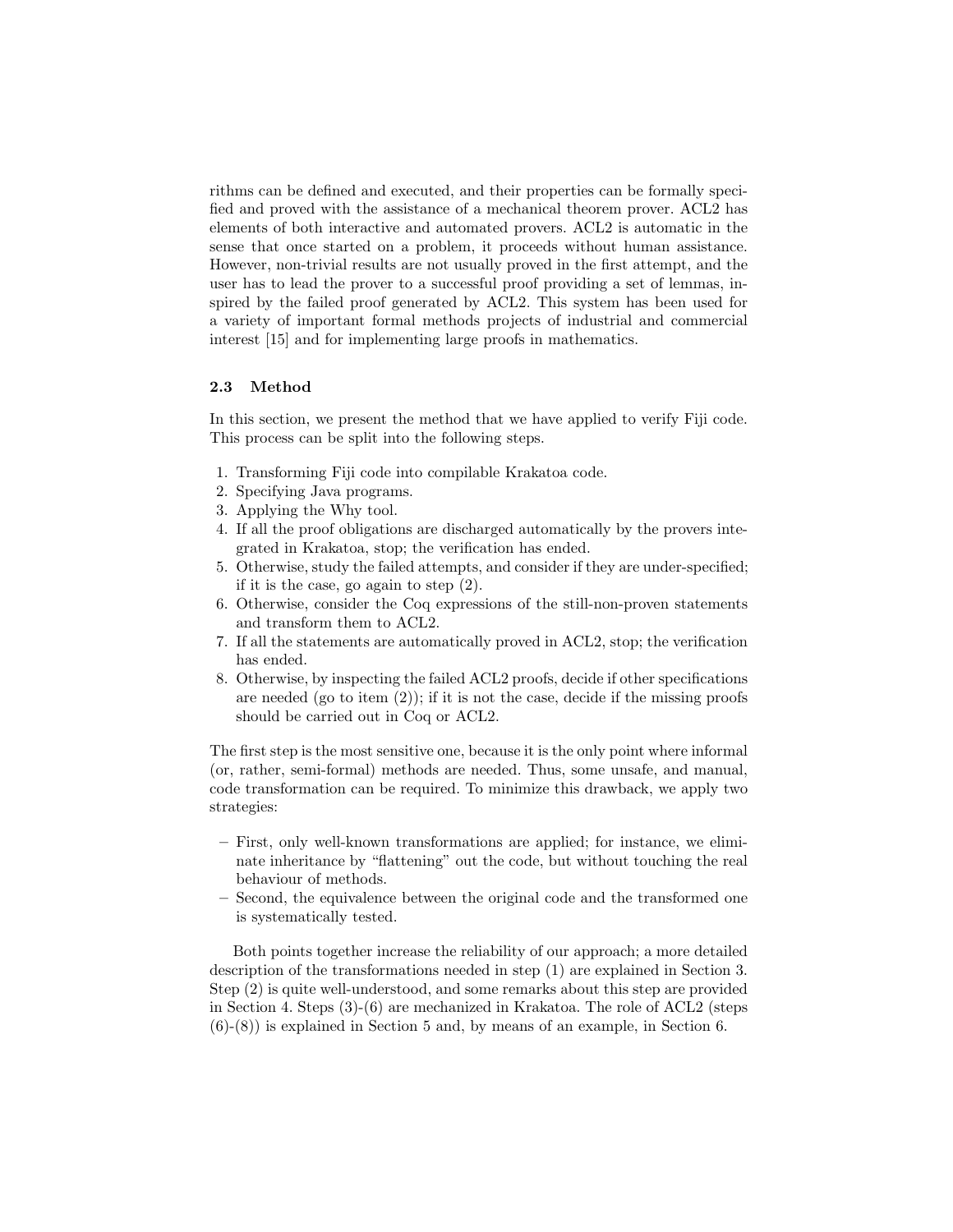## <span id="page-4-0"></span>3 Transforming Fiji-Java to Krakatoa-Java

In its current state, the Why/Krakatoa system does not support the complete Java programming language and has some limitations. In order to make a Fiji Java program compilable by Krakatoa we have to take several steps.

- 1. Delete annotations. Krakatoa JML annotations will be placed between \\*@ and @\*\. Therefore, we need to remove other Java Annotations preceded by @.
- 2. Move the classes that are referenced in the file that we want to compile into the directory whyInstallationDir/java\_api/. For example, the class  $RankFil$ ters uses the class java.awt.Rectangle; therefore, we need to create the folder awt inside the java directory that already exists, and put the file Rectangle.java into it. Moreover, we can remove the body of the methods because only the headers and the fields of the classes will be taken into consideration. We must iterate this process over the classes that we add. The files that we add into the java\_api directory can contain import, extends and implements clauses although the file that we want to compile cannot do it – Krakatoa does not support these mechanisms. This is a tough process: for instance, to make use of the class *Rectangle*, we need to add fifteen classes.
- 3. Reproduce the behaviour of the class that we want to compile. Considering that we are not able to use extends and implements clauses, we need to move the code from the upper classes into the one that we want to compile in order to have the same behaviour. For instance, the class BinaryProcessor extends from ByteProcessor and inside its constructor it calls the constructor of ByteProcessor ; to solve this problem we need to copy the body of the super constructor at the beginning of the constructor of the class BinaryProcessor. If we find the use of interfaces, we can ignore them and remove the implements clause because the code will be implemented in the class that makes use of the interface.
- 4. Remove import clauses. We need to delete them from the file that we want to compile and change the places where the corresponding classes appear with the full path codes. If for example we are trying to use the class Rectangle as we have explained in Step 2, we need to replace it by java.awt.Rectangle.
- 5. Owing to package declarations are forbidden, we need to remove them with the purpose of halting "unknown identifier packageName" errors.
- 6. Rebuild native methods. The Java programming language allows the use of *native* methods, which are written in C or  $C_{++}$  and might be specific to a hardware and operating system platform. For example, many of the methods in the class Math (which perform basic numeric operations such as the elementary exponential, logarithm, square root, and trigonometric functions) simply call the equivalent method included in a different class named StrictMath for their implementation, and then the code in StrictMath of these methods is just a native call. Since native methods are not written in Java, they cannot be specified and verified in Krakatoa. Therefore, if our Fiji program uses some native methods, it will be necessary to rewrite them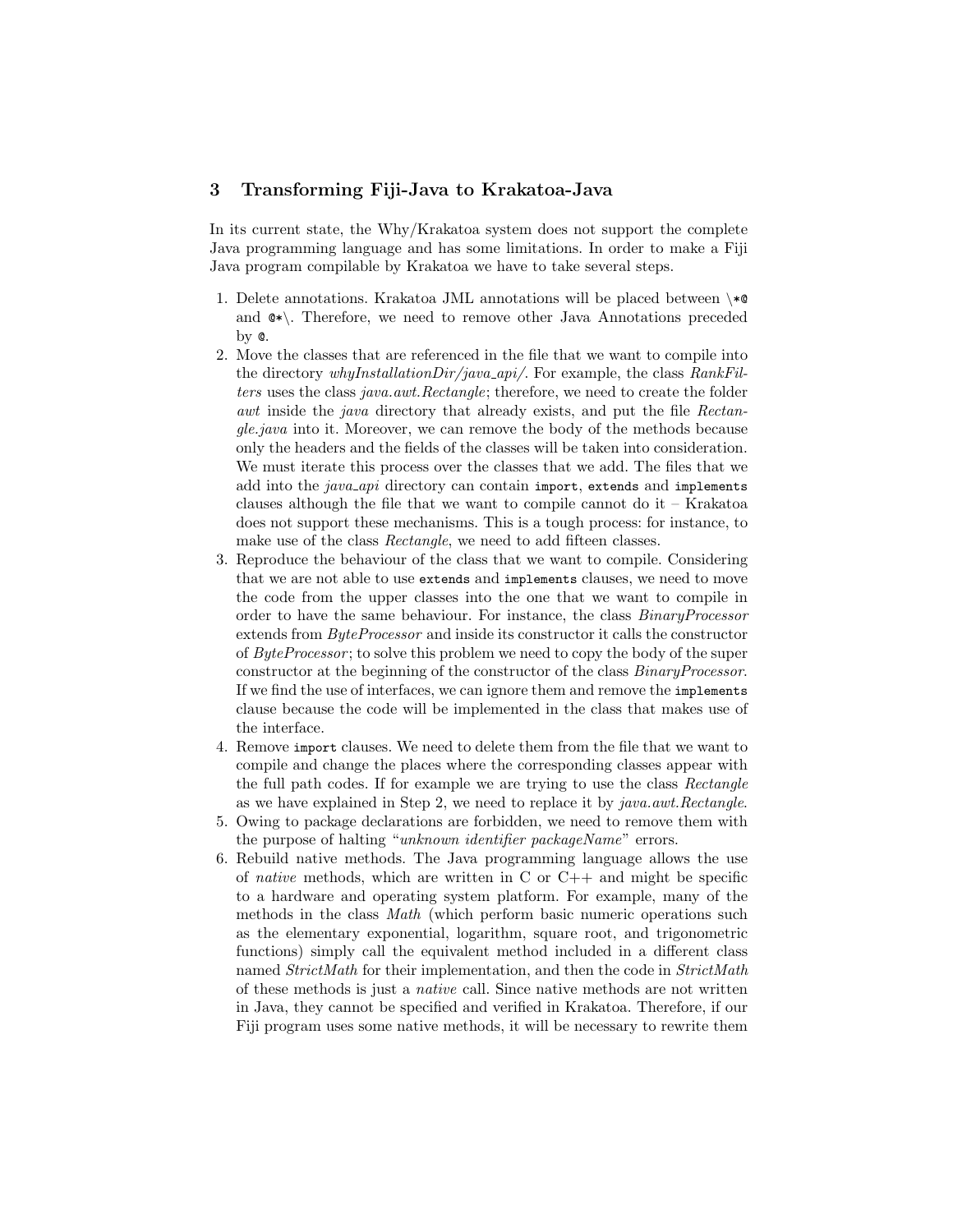with our own code. See in Section [6](#page-10-0) our implementation (and specification) of the native method sqrt computing the square root of a number of type double, based on Newton's algorithm.

- 7. Add a clause in if-else structures in order to remove "Uncaught exception: Invalid\_argument("equal: abstract value")". We can find an example in the method filterEdge of the class *MedianFilter* where we have to replace the last  $else...$  clause by  $else$  if(true)....
- 8. Remove debugging useless references. We have mentioned in a previous step that we can only use certain static methods that we have manually added to the Why core code and therefore we can remove some debugging instructions like System.out.println(...). We can find the usage of standard output printing statement in the method write of the class IJ.
- 9. Modify the declaration of some variables to avoid syntax errors. There can be some compilation errors with the definition of some floats and double values that match the pattern  $\langle$  *number* $\rangle$  f or  $\langle$  *number* $\rangle$ *d.* We can see an example in the line 180 of the file RankFilters.java; we have to transform the code: float  $f = 50f$ ; into float  $f = 50$ .
- 10. Change the way that Maximum and Minimum float numbers are written. Those two special numbers are located in the file Float.java and there are widely used to avoid overflow errors, but they generate an error due to the  $eP$  exponent. To stop having errors with expressions like  $0x1$ .fffffeP+127d we need to convert it into 3.4028235e+38f.

## <span id="page-5-0"></span>4 Specifying programs for digital imaging

As already said in Section [2.2,](#page-2-0) Fiji and ImageJ are open source projects and many different people from many different teams (some of them not being computer scientists) are involved in the development of the different Fiji Java plug-ins. This implies that the code of these programs is in general not suitable for its formal verification and a deep previous transformation process, following the steps explained in Section [3,](#page-4-0) is necessary before introducing the Java programs into the Why/Krakatoa system. Even after this initial transformation, Fiji programs usually remain complex and their specification in Krakatoa is not a direct process. In this section we present some examples of Fiji methods that we have specified in JML trying to show the difficulties we have faced.

Once that a Fiji Java program has been adapted, following the ideas of Section [3,](#page-4-0) and is accepted by the Why/Krakatoa application, the following step in order to certify its correctness consists in specifying its behaviour (that is, its precondition and its postcondition) by writing annotations in the Java Modelling Language (JML) [\[7\]](#page-14-4) . The precondition of a method must be a proposition introduced by the keyword requires which is supposed to hold in the pre-state, that is, when the method is called. The postcondition is introduced by the keyword ensures, and must be satisfied in the post-state, that is, when the method returns normally. The notation \result denotes the returned value. To differentiate the value of a variable in the pre- and post- states, we can use the keyword \old for the pre-state.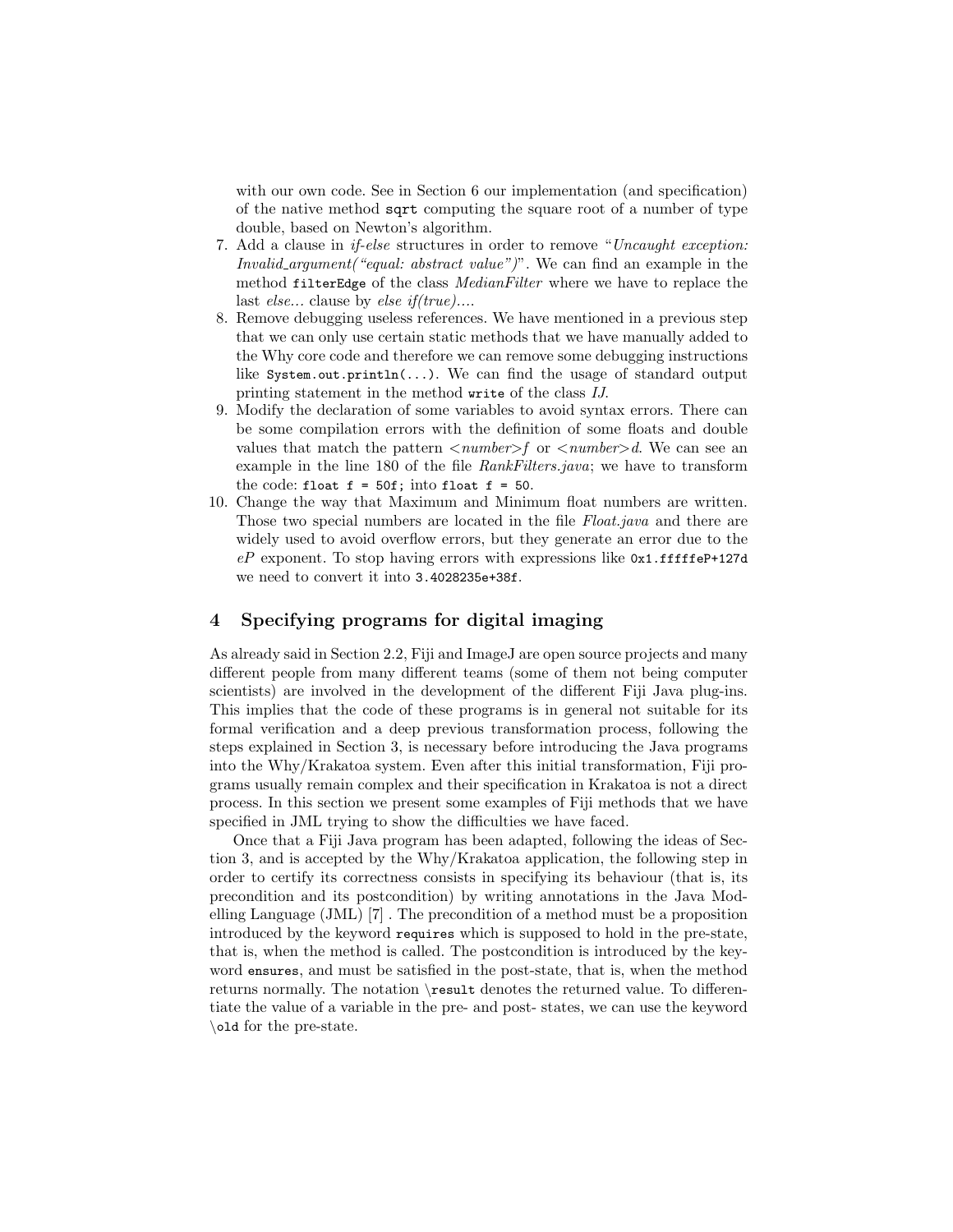Let us begin by showing a simple example. The following Fiji method, included in the class Rectangle, translates an object by given horizontal and vertical increments dx and dy.

```
/*@ ensures x == \old(x) + dx \& y == \old(y) + dy;0*/public void translate(final double dx, final double dy) {
    this.x += dx; this.y += dy;
}
```
The postcondition expresses that the field  $x$  is modified by incrementing it by dx, and the field y is increased by dy. In this case no precondition is given since all values of  $dx$  and  $dy$  are valid, and the keyword \result does not appear because the returned type is void.

Using this JML specification, Why/Krakatoa generates several lemmas (Proof Obligations) which express the correctness of the program. In this simple case, the proof obligations are elementary and they can be easily discharged by the automated theorem provers Alt-Ergo [\[5\]](#page-14-0) and CVC3 [\[3\]](#page-14-1), which are included in the environment. The proofs of these lemmas guarantee the correctness of the Fiji method translate with respect to the given specification.

Unfortunately, this is not the general situation because, as already said, Fiji code has not been designed for its formal verification and can be very complicated; so, in most cases, Krakatoa is not able to prove the validity of a program from the given precondition and postcondition. In order to formally verify a Fiji method, it is usually necessary to include annotations in the intermediate points of the program. These annotations, introduced by the keyword assert, must hold at the corresponding program point. For loop constructs (while, for, etc), we must give an *inductive invariant*, introduced by the keyword loop invariant, which is a proposition which must hold at the loop entry and be preserved by any iteration of the loop body. One can also indicate a loop\_variant, which must be an expression of type integer, which remains non-negative and decreases at each loop iteration, assuring in this way the termination of the loop. It is also possible to declare new logical functions, lemmas and predicates, and to define ghost variables which allow one to monitor the program execution.

Let us consider the following Fiji method included in the class *RankFilters*. It implements Hoare's find algorithm (also known as quickselect) for computing the nth lowest number in part of an unsorted array, generalizing in this way the computation of the median element. This method appears in the implementation of the"median filter", a process very common in digital imaging which is used in order to achieve greater homogeneity in an image and provide continuity, obtaining in this way a good binarization of the image.

```
/*@ requires buf!=null && 1<= bufLength <= buf.length && 0<=n <bufLength;
 @ ensures Permut{Old,Here}(buf,0,bufLength-1)
 @ && (\forall integer k; (0<=k<=n-1 ==> buf[k]<=buf[n])
 @ && (n+1<=k<=bufLength-1 ==> buf[k]>=buf[n]))
```

```
@ && \result==buf[n] ;
```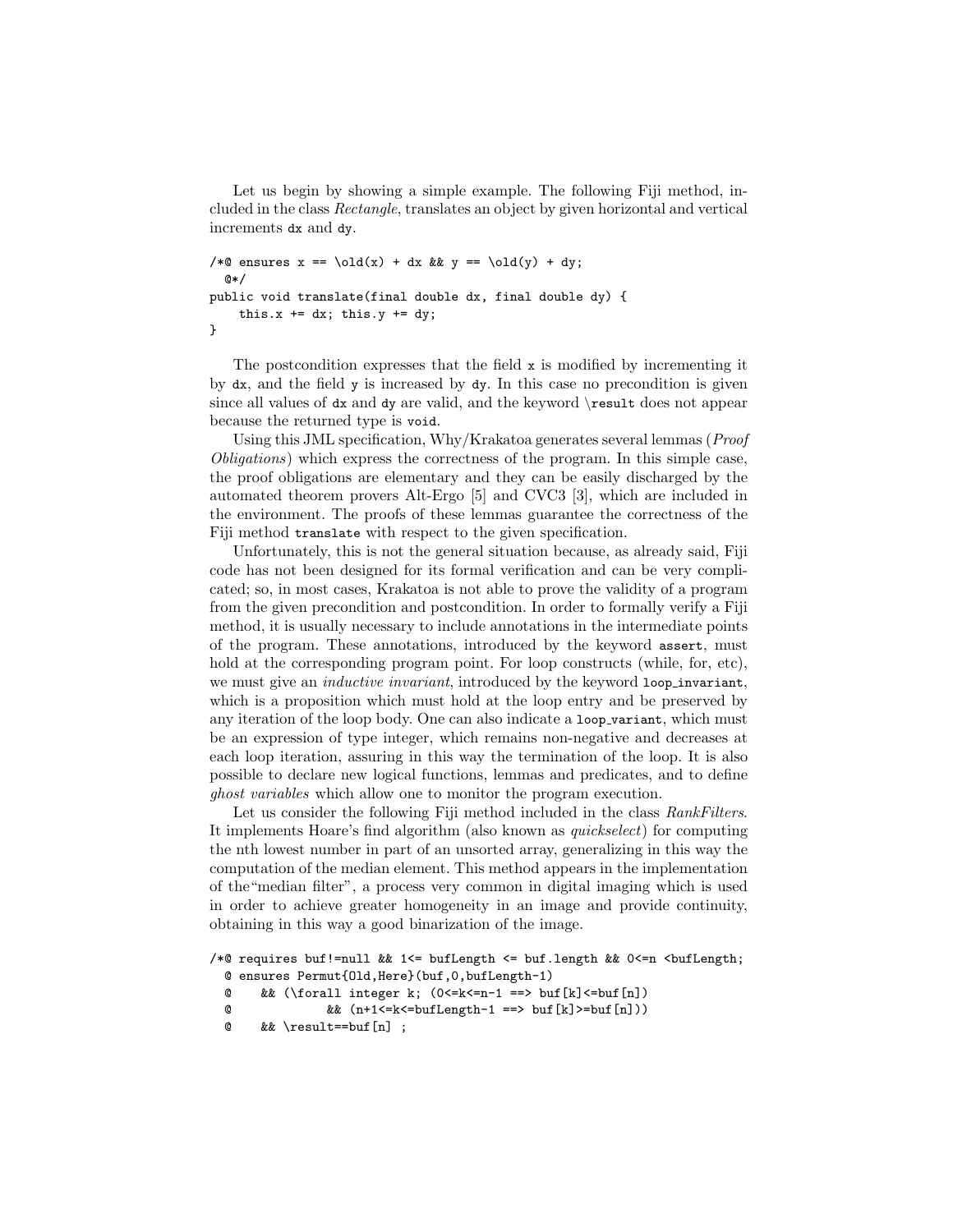```
@*/
public final static float findNthLowestNumber
                (float[] buf, int bufLength, int n) {
    int i,j;
    int l=0;
    int m=bufLength-1;
    float med=buf[n];
    float dum ;
    while (l < m) {
        i=l ;
        j=m ;
        do {
            while (buf[i]<med) i++;
            while (med<br/>buf[j]) j-- ;
            dum=buf[j];
            buf[i]=buf[i];buf[i]=dum;
            i++ ; j-- ;
        } while ((j>=n) && (i<=n)) ;
        if (j\langle n\rangle) l=i ;
        if (n < i) m=j ;
        med=buf[n] ;
    }
    return med ;
}
```
Given an array buf and two integers bufLength and n, the Fiji method findNthLowestNumber returns the  $(n + 1)$ -th lowest number in the first bufLength components of buf. The precondition expresses that buf is not null, bufLength must be an integer between 1 and the length of buf, and n is an integer between 0 and bufLength − 1. The definition of the postcondition includes the use of the predicate Permut, a predefined predicate, which expresses that when the method returns the (modified) bufLength first components of the array buf must be a permutation of the initial ones. The array has been reordered such that the components  $0, \ldots, n-1$  are smaller than or equal to the component n, and the elements at positions  $n+1, \ldots$ , bufLength – 1 are greater than or equal to that in n. The returned value must be equal to but [n], which is therefore the  $(n+1)$ -th lowest number in the first bufLength components of buf.

In order to prove the correctness of this program, we have included different JML annotations in the Java code. First of all, loop invariants must be given for all while and do structures appearing in the code. Difficulties have been found in order to deduce the adequate properties for invariants which must be strong enough to imply the program (and other loops) postconditions; automated techniques like discovery of loop invariants [\[18\]](#page-15-12) will be used in the future. We show as an example the loop invariant (and variant) for the exterior while, which is given by the following properties:

/\*@ loop\_invariant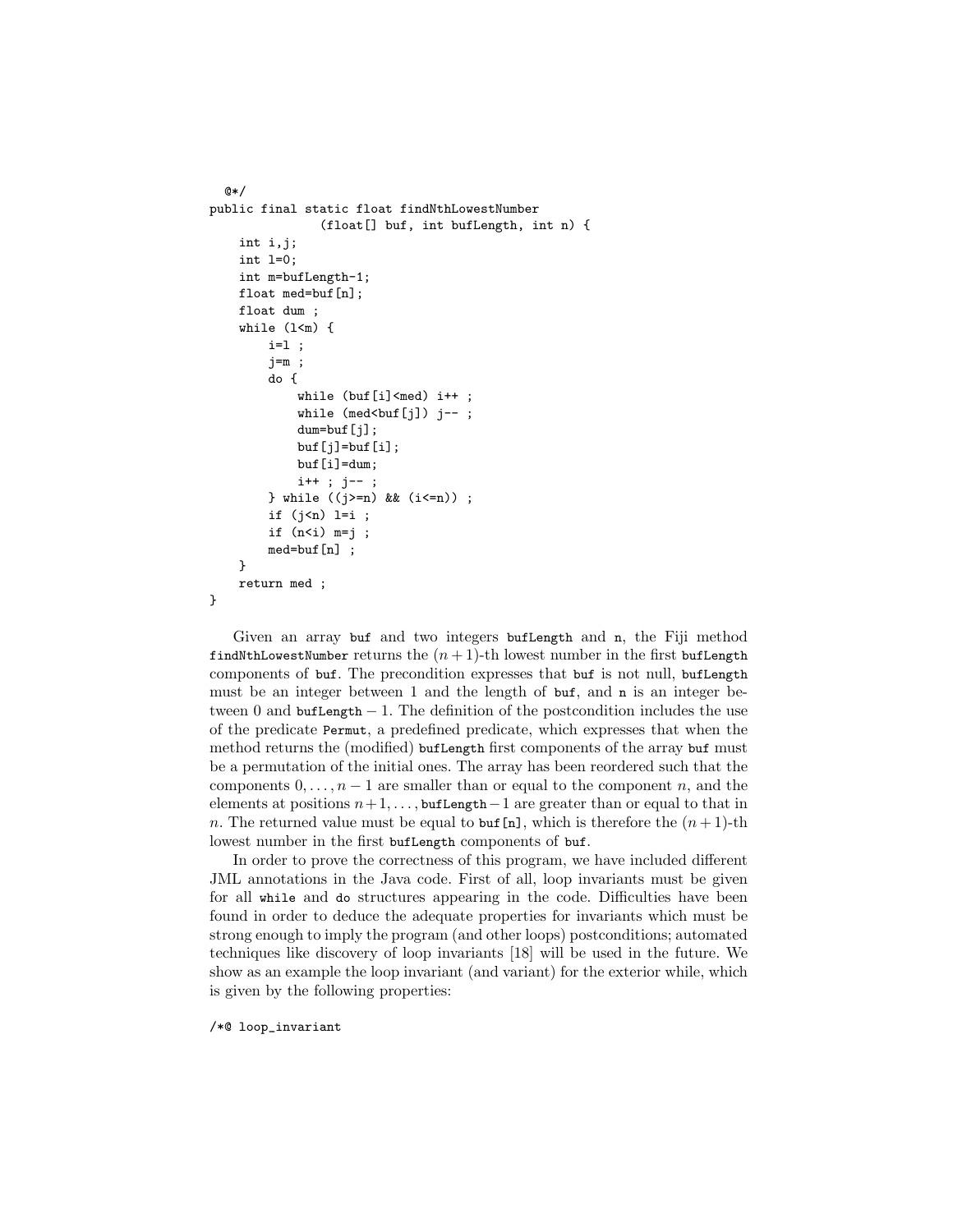```
@ 0<=l<=n+1 && n-1<=m<=bufLength-1 && l<=m+2
@ && (\forall integer k1 k2; (0<=k1<=n && m+1<=k2<=bufLength-1)
@ ==> \text{buf[k1]{\le} \text{buf[k2]}}@ && (\forall integer k1 k2; (0<=k1<=l-1 && n<=k2<=bufLength-1)
@ ==> \text{buf[k1]{\le} \text{buf[k2]}}@ && Permut{Pre,Here}(buf,0,buf.length-1) && med==buf[n]
0 && ((1\langle m\rangle ==> ((1\langle =n\rangle &\& (m\rangle ==n)));
@ loop_variant m - l+2;
@*/
```
To help the automated provers to verify the program and prove the generated proof obligations it is also necessary to introduce several assertions in some intermediate points of the program and to use ghost variables which allow the system to deduce that the loop variant decreases.

Our final specification of this method includes 78 lines of JML annotations (for only 24 Java code lines). Krakatoa/Why produces 175 proof obligations expressing the validity of the program. The automated theorem prover Alt-Ergo is able to demonstrate all of them, although in some cases more than a minute (in an ordinary computer) is needed; another prover included in Krakatoa, CVC3, is, on the contrary, only capable of proving 171. The proofs of the lemmas obtained by means of Alt-Ergo certify the correctness of the method with respect to the given specification.

In this particular example, the automated theorem provers integrated in Krakatoa are enough to discharge all the proof obligations. In other cases, some properties are not proven, and then one should try to prove them using interactive theorem provers, as Coq. In this architecture, we also introduce the ACL2 theorem prover, as explained in the next section.

## <span id="page-8-0"></span>5 The role of ACL2

In this section, we present the role played by ACL2 in our infrastructure to verify the correctness of Java programs. The Why platform relies on automated provers, such as Alt-Ergo or CVC3, and interactive provers, such as Coq or PVS, to discharge proof obligations; however, it does not consider the ACL2 theorem prover to that aim. We believe that the use of ACL2 can help in the proof verification process. The reason is twofold.

- The scope of automated provers is smaller than the one of ACL2; therefore, ACL2 can prove some of the proof obligations which cannot be discharged by automated provers.
- Moreover, interactive provers lack automation; then, ACL2 can automatically discharge proof obligations which would require user interaction in interactive provers.

We have developed  $Cog2ACL2$ , a Proof General extension, which integrates ACL2 in our infrastructure to verify Java programs; in particular, we work with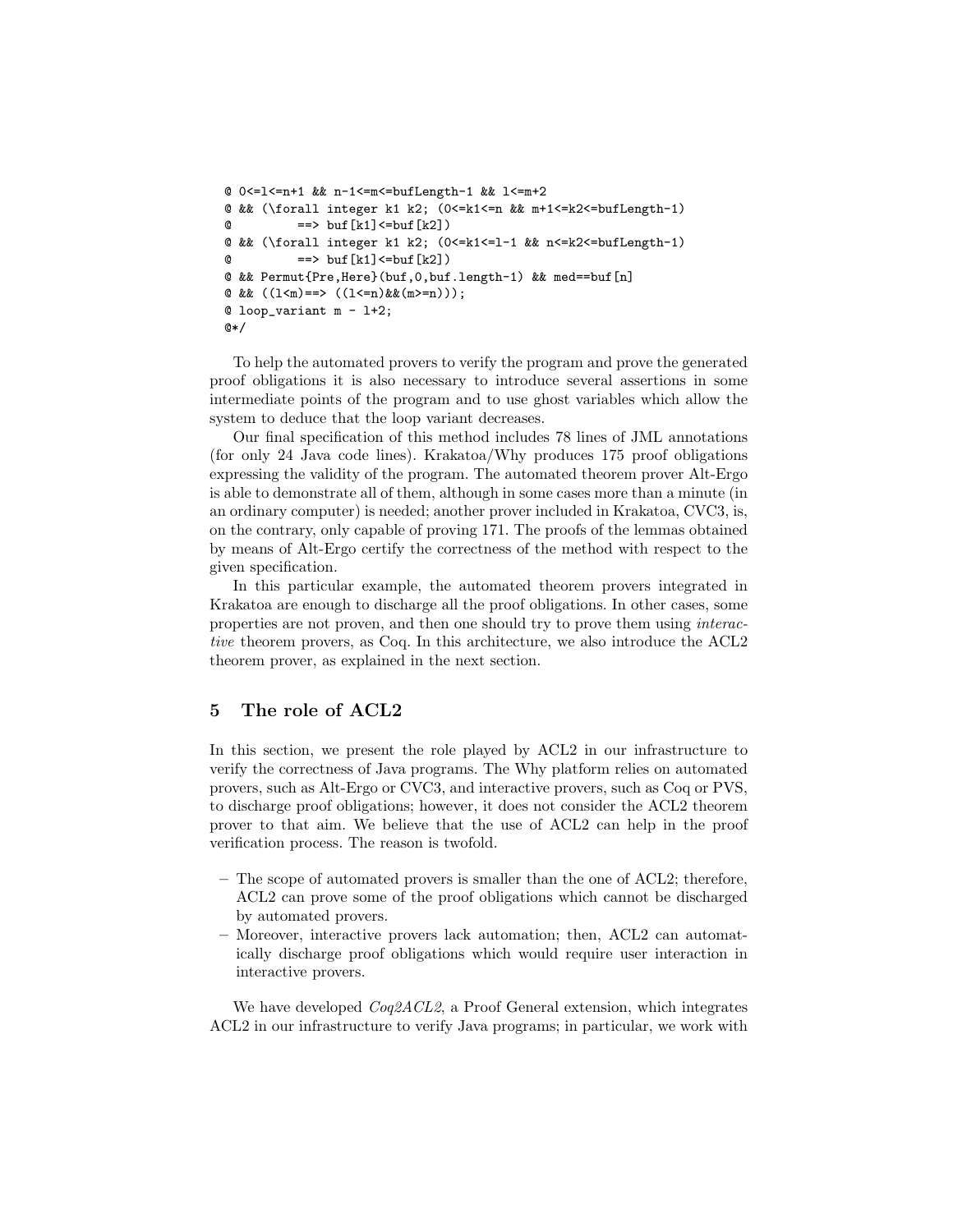$\text{ACL2}(r)$  a variant of ACL2 which supports the real numbers  $|12|$  – the formalisation of real analysis in theorem provers is an outstanding topic, see [\[6\]](#page-14-6). Coq2ACL2 features three main functions:

- F1. it transforms Coq statements generated by Why to ACL2;
- F2. it automatically sends the ACL2 statements to ACL2; and
- F3. it displays the proof attempt generated by ACL2.

If all the statements are proved in ACL2; then, the verification process is ended. Otherwise, the statements must be manually proved either in Coq or ACL2.

The major challenge in the development of Coq2ACL2 was the transformation of Coq statements to ACL2. There is a considerable number of proposals documented in the literature related to the area of theorem proving interoperability. We have not enough space here to do a thorough review, but we can classify the translations between proof assistants in two groups: *deep*  $[8, 14, 19]$  $[8, 14, 19]$  $[8, 14, 19]$  $[8, 14, 19]$  $[8, 14, 19]$ and shallow [\[10,](#page-15-17) [21,](#page-15-18) [25\]](#page-15-19).

In our work, we took advantage of a previous shallow development presented in [\[2\]](#page-14-2), where a framework called  $I2EA$  to import Isabelle/HOL theories into ACL2 was introduced. The approach followed in [\[2\]](#page-14-2) can be summarized as follows. Due to the different nature of Isabelle/HOL and ACL2, it is not feasible to replay proofs that have been recorded in Isabelle/HOL within ACL2. Nevertheless, Isabelle/HOL statements dealing with first order expressions can be transformed to ACL2; and then, they can be used as a schema to guide the proof in ACL2.

A key component in the framework presented in [\[2\]](#page-14-2) was an XML-based specification language called XLL (that stands for Xmall Logical Language). XLL was developed to act as an intermediate language to port Isabelle/HOL theories to both ACL2 and an Ecore model (given by UML class definitions and OCL restrictions) – the translation to Ecore serves as a general purpose formal specification of the theory carried out. The transformations among the different languages are done by means of XSLT and some Java programs. We have integrated the Coq system into the I2EA framework as can be seen in Figure [1;](#page-10-1) in this way, we can reuse both the XLL language and some of the XSLT files developed in [\[2\]](#page-14-2) to transform (first-order like) Coq statements to ACL2.

In particular, functionality  $F1$  of  $Coq2ACL2$  can be split into two steps:

- 1. given a Coq statement, Coq2ACL2 transforms it to an XLL file using a Common Lisp translator program; then,
- 2. the XLL file is transformed to ACL2 using an XSLT file previously developed in [\[2\]](#page-14-2).

In this way, ACL2 has been integrated into our environment to verify Java programs. As we will see in the following section, this has meant an improvement to automatically discharge proof obligations.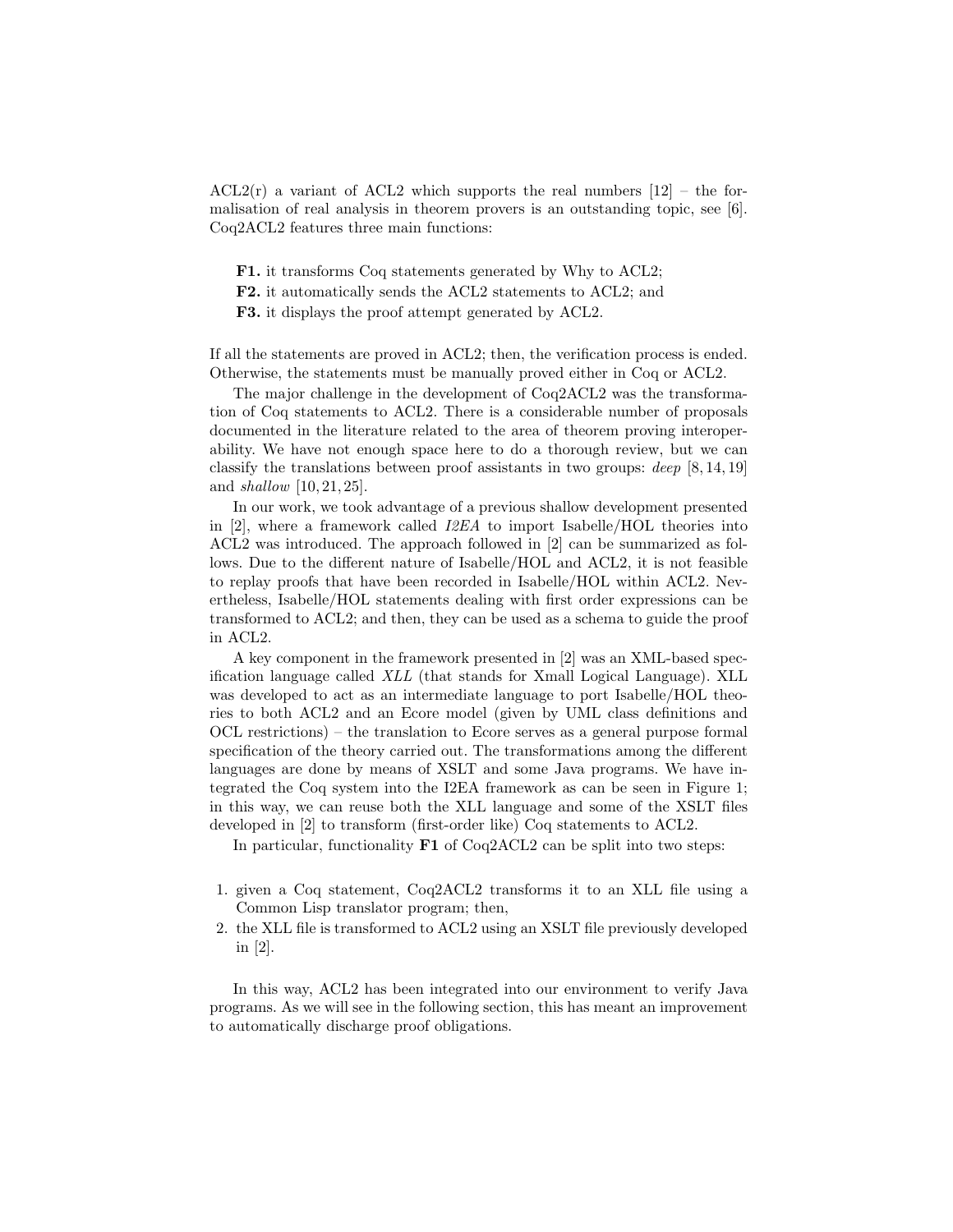

<span id="page-10-1"></span>Fig. 1. (Reduced) Architecture of the I2EA framework integrating Coq.

#### <span id="page-10-0"></span>6 The method in action: a complete example

In our work, we deal with images acquired by microscopy techniques from biological samples. These samples have volume and the object of interest is not always in the same plane. For this reason, it is necessary to obtain different planes from the same sample to get more information. This means that several images are acquired in the same  $XY$  plane at different levels of  $Z$ . To work with this stack of images, it is often necessary to make their maximum projection. To this aim, Fiji provides several methods such as maximum intensity or standard deviation to obtain the maximum projection of a set of images.

In this section, we consider the Fiji code for computing the maximum projection of a set of images based on the standard deviation, which uses in particular the method calculateStdDev located in the class ImageStatistics.

```
double calculateStdDev(double n, double sum, double sum2) {
    double stdDev = 0.0;
    if (n>0.0) {
       stdDev = (n*sum2-sum*sum) / n;if (stdDev>0.0)
          stdDev = Math.sqrt(stdDev/(n-1.0));
       else
          stdDev = 0.0;} else
    stdDev = 0.0;
}
```
The inputs are n (the number of data to be considered), sum (the sum of all considered values; in our case, these values will obtained from the pixels in an image) and sum2 (the sum of the squares of the data values). The method calculateStdDev computes the standard deviation from these inputs and assigns it to the field stdDev. The specification of this method is given by the following JML annotation.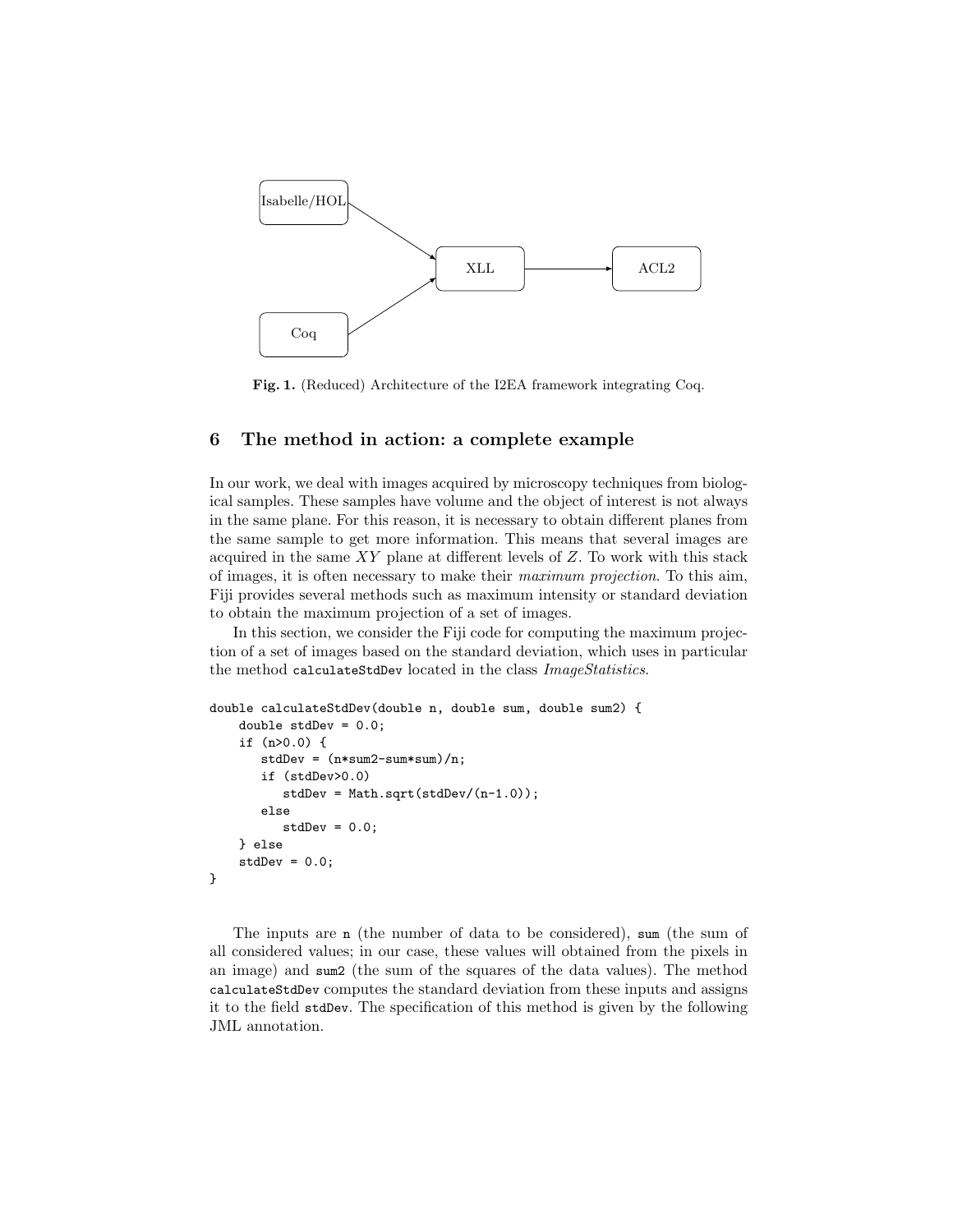```
/*@ requires ((n==1.0) ==> sum2 == sum * sum) && ((n<=0.0) || (n>=1.0));
  @ behaviour negative_n :
 @ assumes n<=0.0 || (n>0.0 && (n*sum2-sum*sum)/n <=0.0);
 @ ensures stdDev == 0.0;
 @ behaviour normal_behaviour :
 0 assumes n>=1.0 & ((n*sum2-sum*sum)/n > 0.0);
 @ ensures is_sqrt(stdDev,(double)((n*sum2-sum*sum)/n/(n-1.0)));
@*/
```
The precondition, introduced by the keyword requires, expresses that in the case  $n = 1$  (that is, there is only one element in the data) the inputs sum and sum2 must satisfy sum2 = sum  $*$  sum. Moreover we must require that n is less than or equal to 0 or greater than or equal to 1 to avoid the possible values in the interval  $(0, 1)$ ; for **n** in this interval one has  $n - 1 < 0$  and then it is not possible to apply the square root function to the given argument  $\text{stdDev}/(n - 1.0)$ . This fact has not been taken into account by the author of the Fiji program because in all real applications the method will be called with n being a natural number; however, to formalise the method we must specify this particular situation in the precondition. For the postcondition we distinguish two different behaviours: if n is non-positive or sum and sum2 are such that  $n * sum2 - sum * sum < 0$ , the field stdDev is assigned to 0; otherwise, the standard deviation formula is applied and the result is assigned to the field stdDev. The predicate is sqrt is previously defined.

For the proof of correctness of the method calculateStdDev in Krakatoa, it is necessary to specify (and verify) the method sqrt. The problem here, as already explained in Section [3,](#page-4-0) is that the method sqrt of the class Math simply calls the equivalent method in the class StrictMath, and the code in StrictMath of the method sqrt is just a native call and might be implemented differently on different Java platforms. In order to give a JML specification of the method sqrt is necessary then to rewrite it with our own code. The documentation of StrictMath states "To help ensure portability of Java programs, the definitions of some of the numeric functions in this package require that they produce the same results as certain published algorithms. These algorithms are available from the well-known network library netlib as the package "Freely Distributable Math Library", fdlibm". In the case of the square root, one of these recommended algorithms is Newton's method; based on it, we have implemented and specified in JML the computation of the square root of a given (non-negative) input of type double.

```
/*@ requires c>=0 && epsi > 0 ;
 @ ensures \result >=0 && (\result*\result>=c)
 @ && \result*\result - c < epsi ;
  @*/
public double sqrt(double c, double epsi){
   double t;
   if (c>1) t=c;
       else t=1.1;
    /*@ loop_invariant
```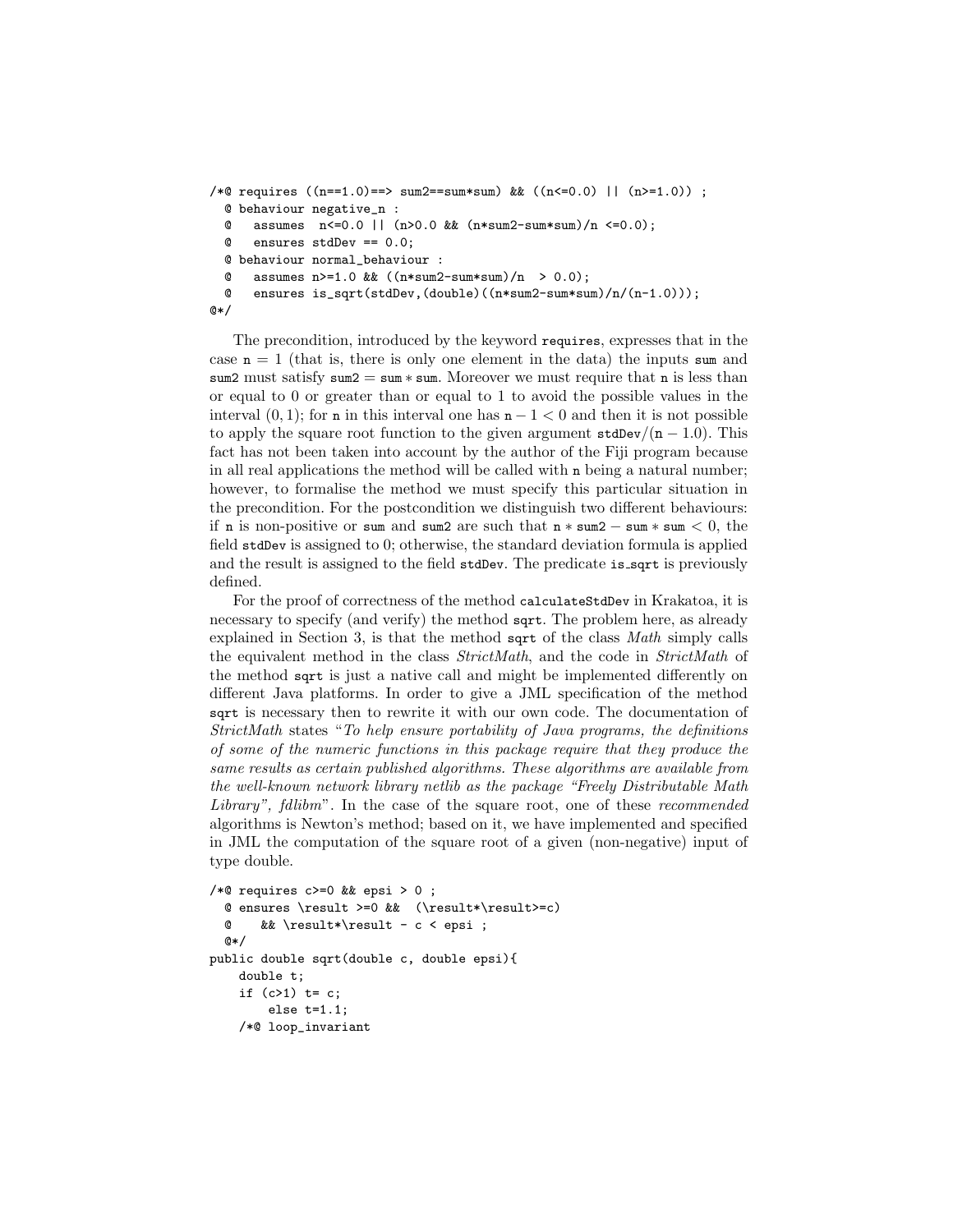```
@ (t >= 0) && (t*t> c) ;
      @*/
    while (t * t - c > = epsi) {
        t = (c/t + t) / 2.0;}
    return t;
}
/*@ requires c>=0 ;
  @ ensures (\result >=0) && (\result*\result>=c)
  @ k& (\text{result*}\result - c < 1.2E-7);0*/public double sqrt(double c){
    double eps=1.2E-7;
    return sqrt(c,eps);
}
```
The first method computes the square root of a double x with a given precision epsi; the second one calls the previous method with a precision less than  $1.2E - 7$ . Using JUnit, we have run one million tests between 1E9 and 1E −9 to show that the results of our method sqrt have similar precision to those obtained by the *original* method Math.sqrt. Here, we applied the "first test, then verify" approach – intensive testing can be really useful to find bugs (and can save us time) before starting the verification process.

From the given JML specification for the Fiji method calculateStdDev and our sqrt method, Why/Krakatoa produces 52 proof obligations, 9 of them corresponding to lemmas that we have introduced and which are used in order to prove the correctness of the programs. Alt-Ergo is able to prove 50 of these proof obligations, but two of the lemmas that we have defined remain unsolved. CVC3 on the contrary only proves 44 proof obligations.

The two lemmas that Alt-Ergo (and CVC3) are not able to prove are the following ones:

```
/*@ lemma double_div_pos :
  @ \forall double x y; x>0 && y > 0 ==> x / y > 0;
  @*/
/*@ lemma double_div_zero :
  @ \forall double x y; x==0.0 && y > 0 ==> x / y = 0.0;
 @*/
```
In order to discharge these two proof obligations, we can manually prove their associated Coq expressions.

```
Lemma double_div_zero : (forall (x_0_0:R), (forall (y_0:R),
  ((eq x_0_0 (0))<sub>K</sub>R) / (Reg y_0 (0))<sub>K</sub>R) -> (eq (Rdiv x_0_0 y_0) (0)<sub>K</sub>(R)))).
Lemma double_div_pos : (forall (x_13:R), (forall (y:R),
  ((Rgt x_13 (0)\%R) / \langle (Rgt y (0)\%R) - \rangle (Rgt (Rdiv x_13 y) (0)\%R))).
```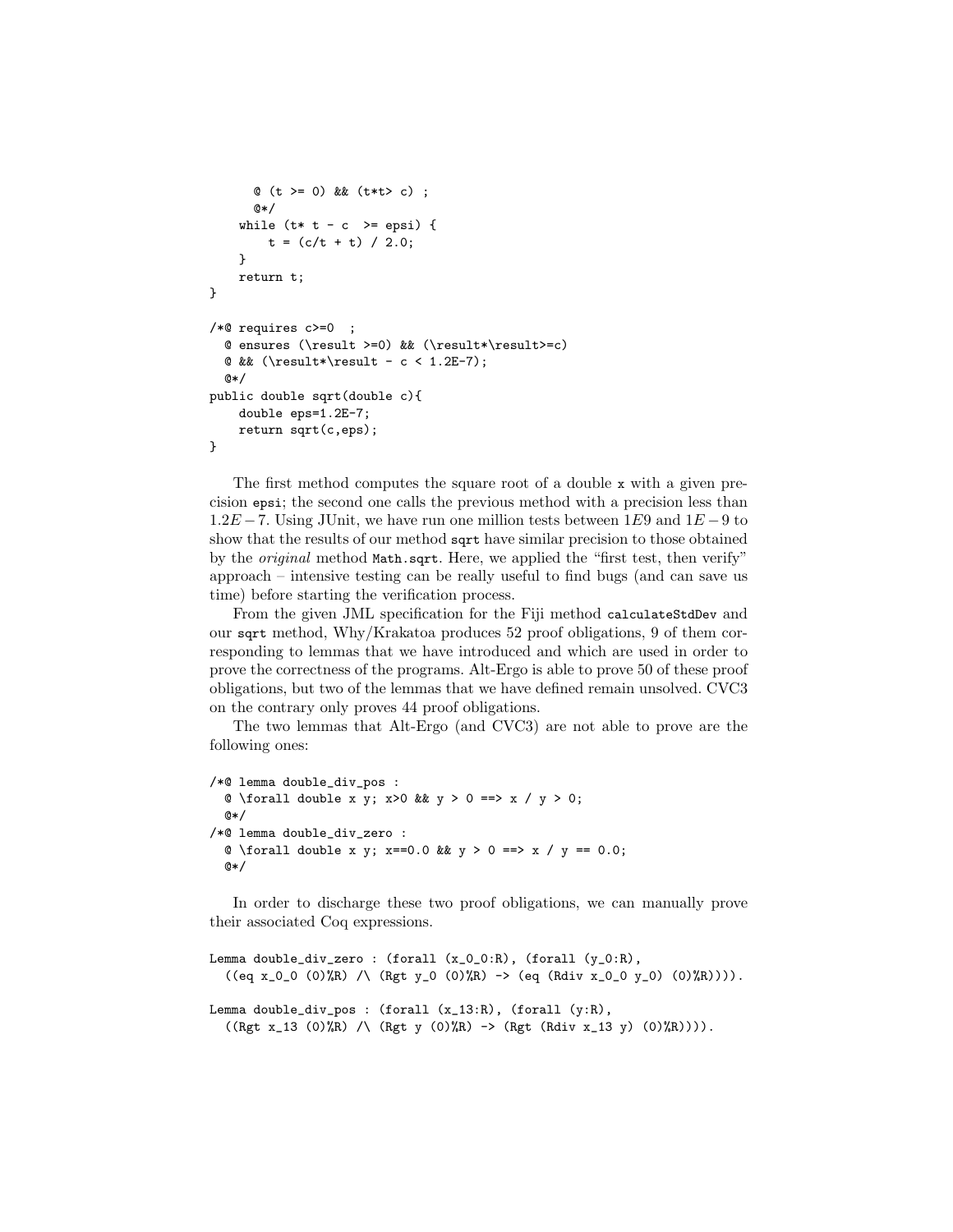Both lemmas can be proven in Coq in less than 4 lines, but, of course, it is necessary some experience working with Coq. Therefore, it makes sense to delegate those proofs to ACL2. Coq2ACL2 translates the Coq lemmas to the following ACL2 ones. ACL2 can prove both lemmas without any user interaction (a screenshot of the proof of one of this lemmas in ACL2 is shown in Figure [2\)](#page-13-0).

```
(defthm double_div_zero
(implies (and (realp x_0_0) (realp y_0) (and (equal x_0_0 0) (> y_0 0)))
          (equal (/ x_0_0 y_0) 0)))
```

```
(defthm double_div_pos
```

```
(implies (and (realp x_13) (realp y) (and (> x_13 0) (> y 0)))
        (>(x_13 y) 0))
```


Fig. 2. Proof General with Coq2ACL2 extension. The Coq2ACL2 extension consists of the Coq2ACL2 menu and the right-most button of the toolbar. Left: the Coq file generated by the Why tool. Top Right: current state of the Coq proof. Bottom Right: ACL2 proof of the lemma.

## <span id="page-13-0"></span>7 Conclusions and further work

This paper reports an experience to verify actual Java code, as generated by different-skilled programmers, in a multi-programmer tool called Fiji. As one could suspect, the task is challenging and, in some sense, the objectives are impossible to accomplish, at least in their full extent – after our experiments, we have found that the Fiji system is unsound, but the errors are minor (e.g. a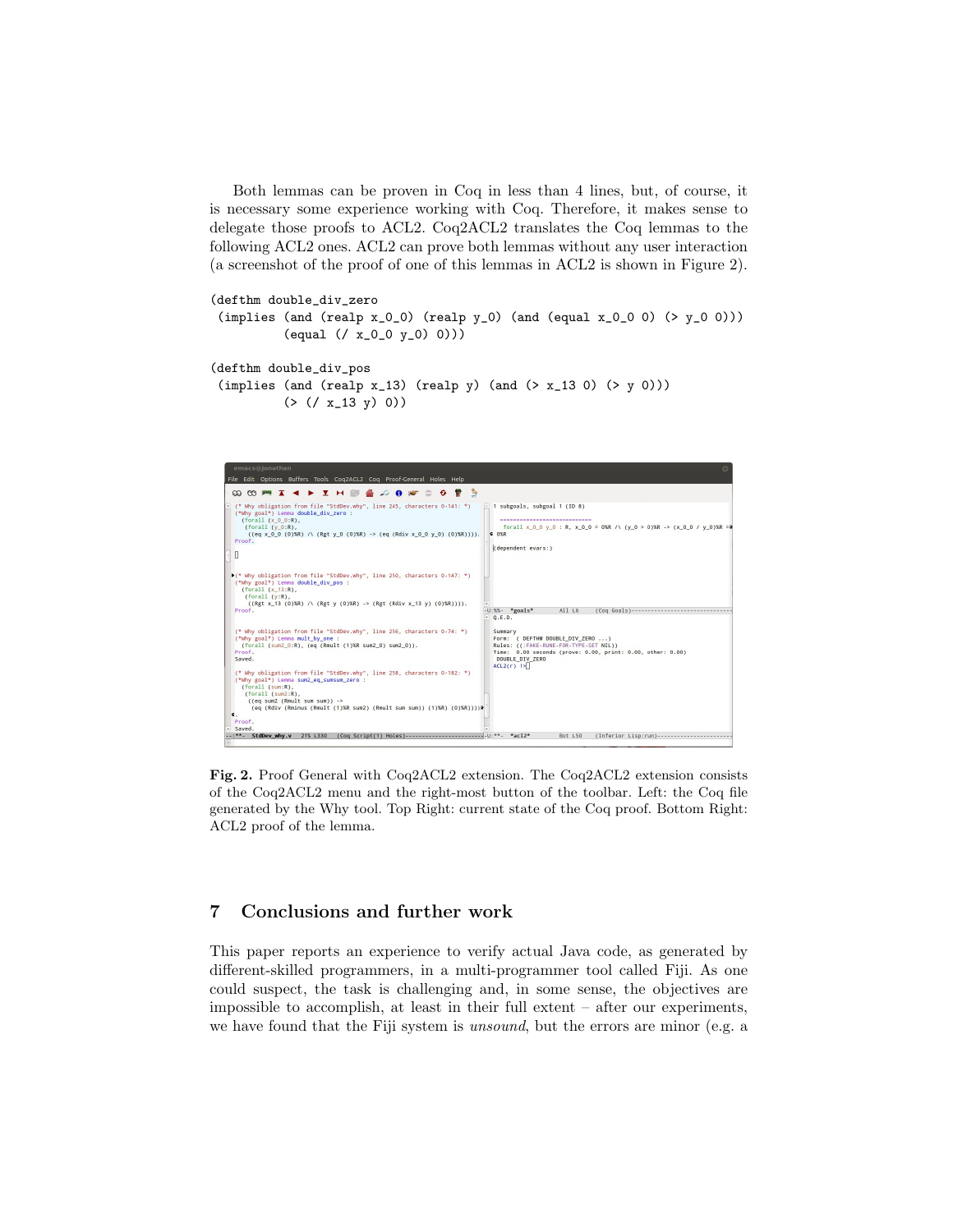variable declared as a real number but which should be declared as an integer) and can be easily corrected.

Nevertheless, we defend the interest of this kind of experimental work. It is useful to evaluate the degree of maturity of the verification tools (Krakatoa, in our case). In addition, by a careful examination of the code really needed for a concrete application, it is possible to isolate the relevant parts of the code, and then it is possible to achieve a complete formalisation. Several examples in our text showed this feature, see Section [4.](#page-5-0)

In addition to Krakatoa, several theorem provers (Coq and ACL2) have been used to discharge some proof obligations that were not automatically proved by Krakatoa. To this aim, it has been necessary the integration of several tools, and our approach can be considered as semi-formal: we keep transformations as simple as possible, and substantiate the process by systematic testing.

As a further interest of our work, we have reused a previous interoperabilityproposal [\[2\]](#page-14-2), between Isabelle and ACL2, to get an integration of ACL2 (through a partial mapping from Coq to ACL2), without touching the Krakatoa kernel.

Future work includes several improvements in our method. Starting from the beginning, the transformation from real Java code to Krakatoa one could be automated (Section [3](#page-4-0) can be understood as a list of requirements to this aim). Then, a formal study of this transformation could be undertaken to increase the reliability of our method. In addition, we can try to automatically reconstruct ACL2 proofs in Coq.

As for applications, more verification is needed to obtain a certified version of, for instance, the SynapCountJ plug-in [\[24\]](#page-15-8). The preliminary results presented in this paper allow us to be reasonably optimistic with respect to the feasibility of this objective.

#### References

- <span id="page-14-3"></span>1. ForMath: Formalisation of Mathematics, European Project. [http://wiki.portal.](http://wiki.portal.chalmers.se/cse/pmwiki.php/ForMath/ForMath) [chalmers.se/cse/pmwiki.php/ForMath/ForMath](http://wiki.portal.chalmers.se/cse/pmwiki.php/ForMath/ForMath).
- <span id="page-14-2"></span>2. J. Aransay et al. A report on an experiment in porting formal theories from Isabelle/HOL to Ecore and ACL2. Technical report, 2012. [http://wiki.portal.](http://wiki.portal.chalmers.se/cse/uploads/ForMath/isabelle_acl2_report ) [chalmers.se/cse/uploads/ForMath/isabelle\\_acl2\\_report](http://wiki.portal.chalmers.se/cse/uploads/ForMath/isabelle_acl2_report ).
- <span id="page-14-1"></span>3. C. Barrett and C. Tinelli. CVC3. In 19th International Conference on Computer Aided Verification (CAV'07), volume 4590 of LNCS, pages 298–302, 2007.
- <span id="page-14-5"></span>4. G. Barthe, D. Pointcheval, and S. Zanella-Béguelin. Verified Security of Redundancy-Free Encryption from Rabin and RSA. In Proceedings 19th ACM Conference on Computer and Communications Security (CCS'12), pages 724–735, 2012.
- <span id="page-14-0"></span>5. F. Bobot, S. Conchon, E. Contejean, M. Iguernelala, S. Lescuyer, and A. Mebsout. The Alt-Ergo automated theorem prover, 2008. <http://alt-ergo.lri.fr/>.
- <span id="page-14-6"></span>6. S. Boldo, C. Lelay, and G. Melquiond. Formalization of Real Analysis: A Survey of Proof Assistants and Libraries. Technical report, 2013. [http://hal.inria.fr/](http://hal.inria.fr/hal-00806920) [hal-00806920](http://hal.inria.fr/hal-00806920).
- <span id="page-14-4"></span>7. L. Burdy et al. An overview of JML tools and applications. International Journal on Software Tools for Technology Transf, 7(3):212–232, 2005.